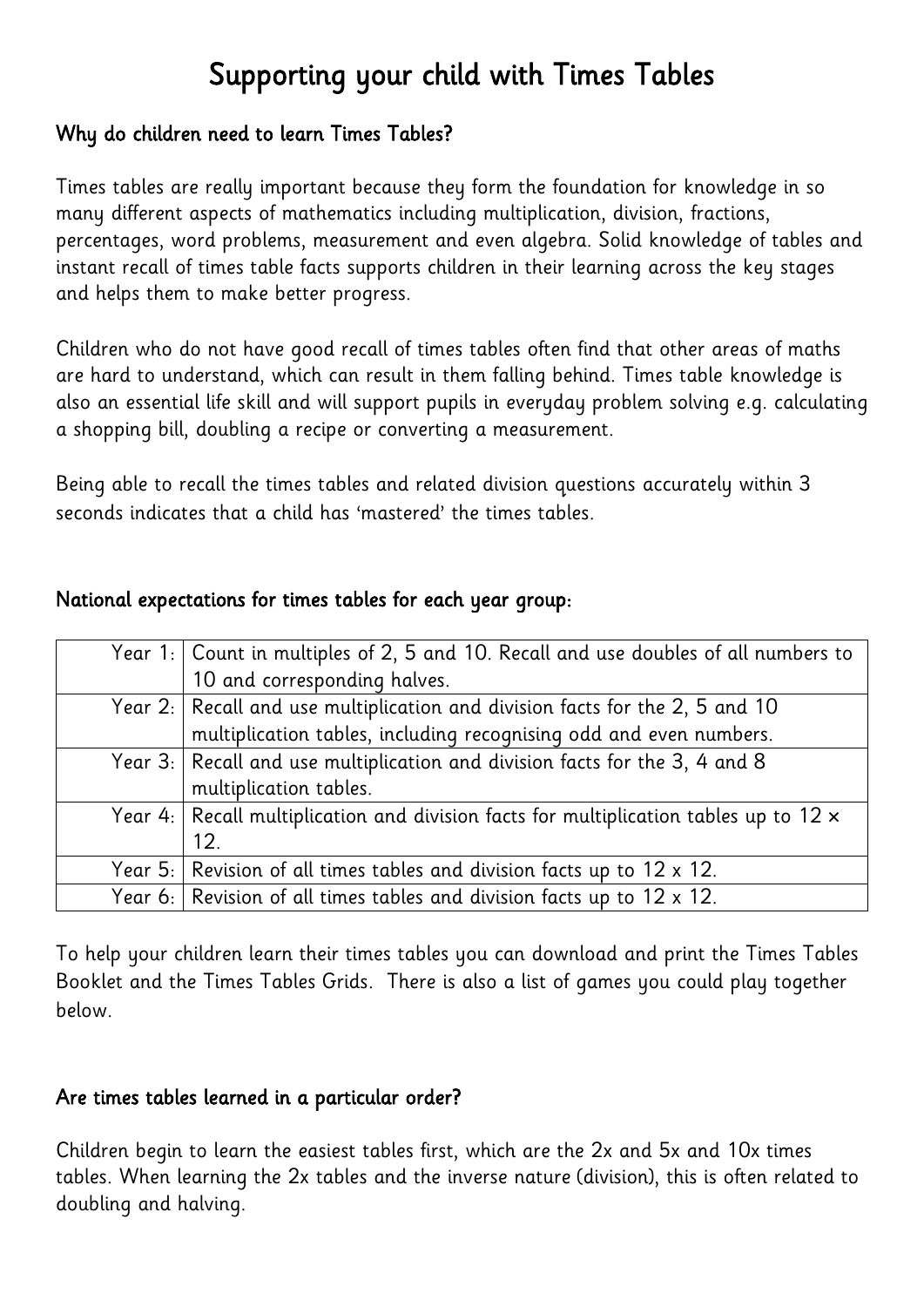Once these tables have been learnt, it continue with the tables listed as above e.g. the 3x, 4x and 8x. When working with your child, remind them that the 4x tables is double the 2x tables and 8x tables is double the 4x tables. It is then best to try the 6 x, 7x and 9 x tables, which are generally regarded as more difficult.

The11x and 12 x tables will then be learned last and separately. Children usually find the 11x table easy because of its pattern e.g.  $1x11=11$ ,  $2x11=22$ ,  $3x11=33$ .

## Times Tables Language

There are many different ways to say the times tables and it is good for children to hear a range of sentences. However, it helps if you are consistent and adopt the language your child already uses at school. Examples include:

- two times eight is . . .
- two multiplied by six is …
- two eights are ...
- two lots of four are . .
- what is four divided by two?
- how many twos in four?

Do not encourage your child to memorise times table answers alone e.g. 2,4,6,8 because this does not help them understand the relationship between the numbers when they later come to learning division facts e.g.  $2x2=4$ ,  $4\div 2=2$ , or when solving word problems.

## Which methods should I use?

- Begin with one times table at a time to minimise confusion
- Start by chanting them together and writing them out slowly in order
- Move onto completing the answers quickly in order on paper or verbally with your child
- Finally, move on to completing the answers in a random order
- Remind your child that  $5 \times 4$  is the same as  $4 \times 5$  and they will often know the times table fact from their knowledge of another table
- Once your child is more confident, look for and learn square numbers e.g. 5x5, 7x7 (see the coloured numbers in the tables grid)
- Talk about times table answers in relation to real life e.g. "35 (7x5) – that's my lucky number," "5 x 8 = 40 that's Mummy's age", "5 x 6 = 30 that's our house number." This will help them to memorise
- Try some of the times table games listed below.

## Tips and Tricks

 Remember the 2s, 4s and 8 times tables are doubles of each other, with many common answers e.g. 2x8=16, 4x4=16, 8x2=16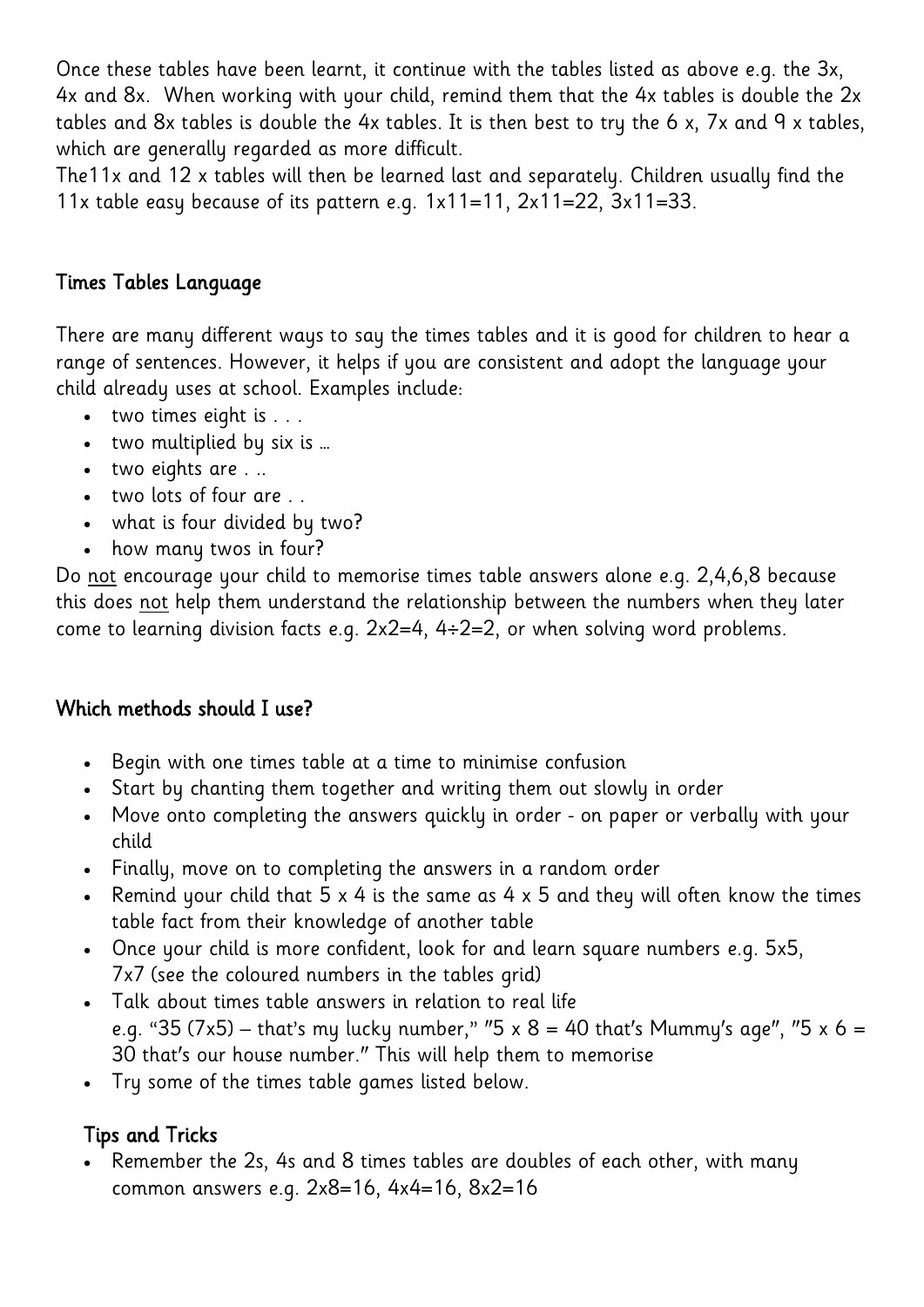- For the nine times table, remind your child that the answer will be 10x the number, take away the number e.g. 9x6=54 (10x6=60-6=54).
- With a tricky times table e.g. 7x remind your child they already know many table facts from other times tables e.g. 7x4=28, 7x3=21
- Regular practise is key. Ask questions in order, out of order, include multiplication and division facts, anytime and anywhere!

## Times Tables Games

## Multiplication Snap 1

You will need a pack of cards for this game. Flip over the cards as if you are playing snap. The first person to say the fact based on the cards turned over (a 2 and a  $3 = 6$ ) gets the cards. The person who has the most cards at the end is the winner.

## Multiplication Snap 2

Take a pack of playing cards and remove all the picture cards including the aces. Then shuffle the pack and split it into 2 piles - one for you and one for your child.

Choose a times table to work with e.g. 5 x table. Like Snap, each person deals a card and the learner has to work out 5 x the number dealt. If they get it right they keep the card, if they get it wrong the dealer gets to keep them. When you are taking your turn, ask the child if you have got the answer right. You could try giving an incorrect answer to test their knowledge!

In order to speed up the recall of times tables, you can also introduce a speed requirement e.g. gradually decrease the answer time when the learner is ready, for example, "Answer before 5/3 seconds or the dealer wins!"

Alternatively, each player can deal a card at the same time and players can take it in turns to multiply the numbers together.

You can also remove some "easier" cards (e.g. 2, 3, 5,10) from the pack if you want to focus on the harder times tables. If you want to extend the activity, use the Jack card as 11 and the Queen card as 12 to introduce the 11 and 12 times tables.

## Times Table Games with Dice

Practice tables up to 6x6 using two normal dice. Throw the dice and ask the learner to multiply the numbers together. This activity can be extended up to the 10 x table using a 10 sided dice.

In order to improve the speed of recall, roll the dice quickly and gradually reduce the time allowed so that answers are given within a couple of seconds.

## Fizz Buzz

Fizz Buzz can be played during situations like a car journey or when out on a walk. The idea is to choose two times tables, e.g. the 3's and the 5's. Within your group, take it in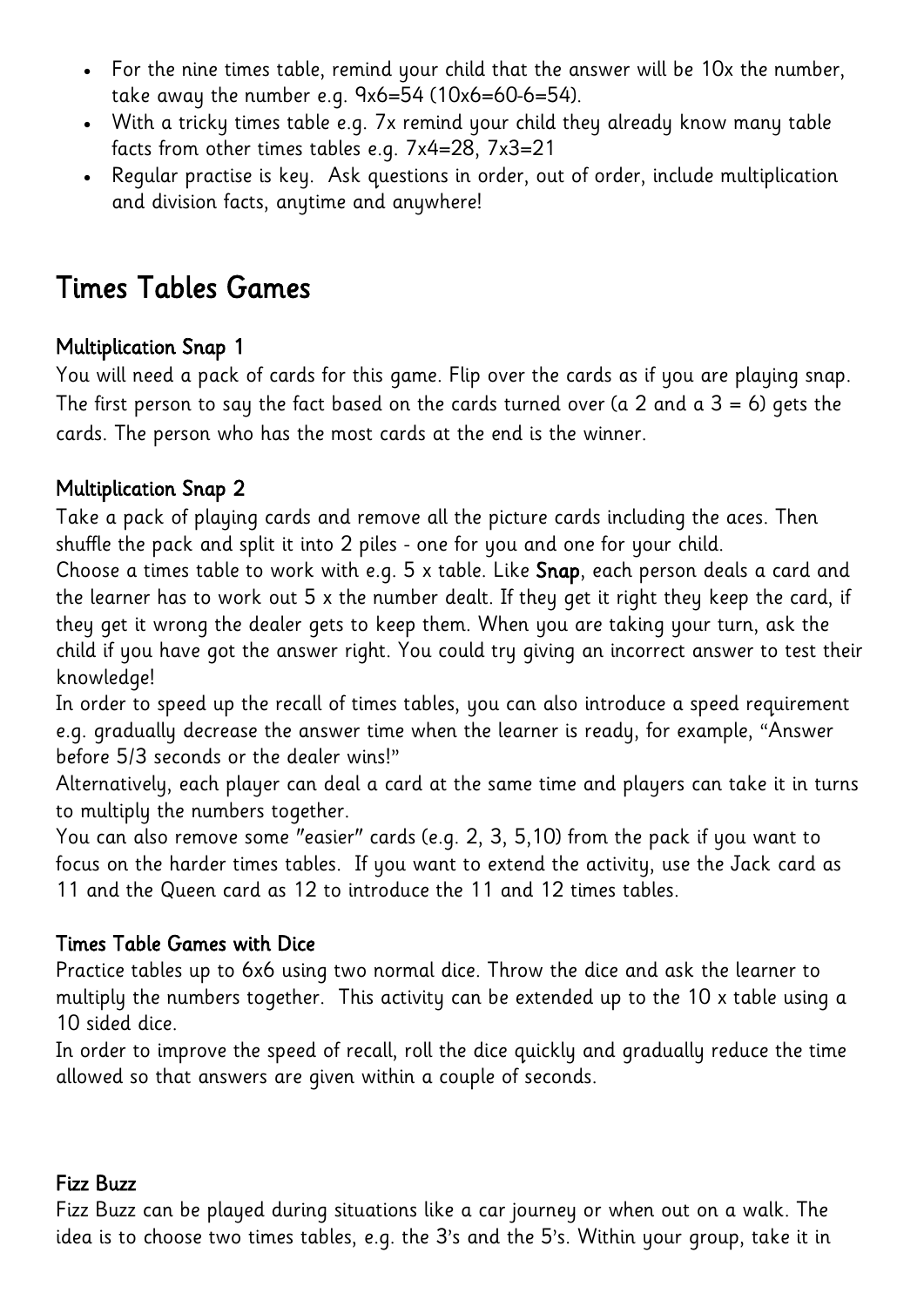turns to start counting and when you come to a number from the 3 times table say FIZZ. When you come to a number from the five times table say BUZZ eg:

## 1, 2, FIZZ, 4, BUZZ, FIZZ, 7, 8, FIZZ, BUZZ, 11, FIZZ, 13, 14, FIZZ BUZZ, 16 This game can be practiced with any combination of times tables.

## Buzz (simplified version of Fizz Buzz)

Choose one times table and play Buzz – saying Buzz instead of the multiples of the times table you are using. If a player forgets to say Buzz or says it at the wrong time, he or she is out. Continue until the players reaches the last multiple of the number times 10.

## Hands Up!

This is a game for two players. This is played like 'rock, paper, scissors' but with numbers. Two players count to 3 and then make a number using their fingers. Both players then have to multiply both numbers together. The one who says the answer quickest is the winner.

## Rhymes/ Mnemonics

Silly rhymes can help children to learn tricky times tables facts. Your child can make up their own for add fun.

e.g.

8 x 8 = 64 He ate and ate and was sick on the floor, eight times eight is 64 OR I ate and ate till I fell on the floor!" 8×8 is 64

 $7 \times 7 = 49$  Seven times seven is like a rhyme, it all adds up to 49. 4.

One less = nine This is a strategy for learning the 9 times tables. The key is that for any answer in the nine times tables, both digits in the answer add up to 9.

E.g. Subtract 1 from the number you are multiplying so if its 7 x 9, one less that 7 is 6. This number becomes the first number in the answer so 7 x 9 = 6... The two numbers in the answer add up to 9, so if the first digit is 6, the second digit is 3 because  $6 + 3 = 9$ .

## Bingo

This game will need two players. Make a grid of six squares on a piece of paper and ask your child to write a number in each square from their target tables. Give them a question and if they have the answer they can cross it off. The first person to mark all their numbers off is the winner.

## Speed tables

Time challenges can be a good way of helping times tables become automatic. Some ideas include:

- Time how long it takes to write out a times table, then try to beat that time.
- See how many times table facts from the target times tables can be written in one minute.
- Races against other people at home.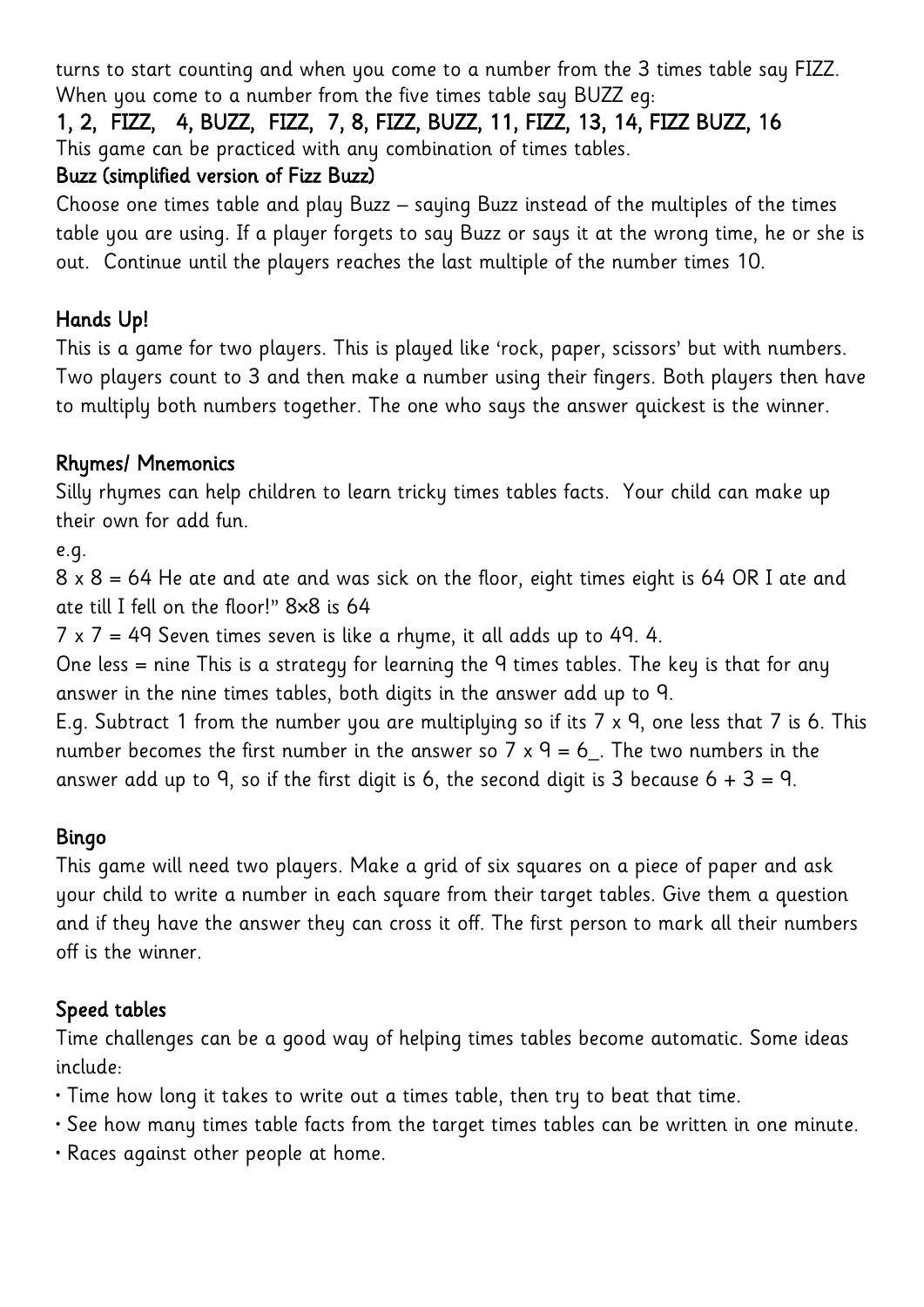## Flashcards

Create your own times tables flashcards. Write the question on the front and the answer on the back, this way the child can use them on their own and check the answers on the back.

## Move It!

Children can use their bodies to learn their tables! Decide on a physical movement that represents 1x…., 2x….,3x… etc and the children then run through this routine as they chant their tables. E.g. 1x…could be the left shoulder up, 2x… the right shoulder up, 3x…, the left shoulder down, 4x…the right shoulder down, 5x…. stretch the arms out in front and wiggle the fingers! Etc.

#### Beat your partner

Your topic could be a multiplication table. Two players needed. They stand with their backs to each other. Ask the pair a question - whoever knows the answer s/he turns around, gives the answer. The winner can then choose somebody else to play against. This is a good way of practising multiplication facts and can be differentiated to suit the children that are playing each question.

## Record it

Make a recording of you saying the times tables to help your child learn. You can even have your child do it on their own as they may learn faster if they hear their own voice.

## Times Tables Table Tennis

Each player holds a tennis bat that is imaginary aiming to get to the next number in the times tables before striking the imaginary ball.

#### Look for patterns

Being able to spot patterns in numbers is an important skill and can also help with learning times tables. Children can investigate the following rules: Odd number x odd number = odd number (E.q.  $3 \times 5 = 15$ ) Even number x even number = even number (E.g.  $4 \times 6 = 24$ ) Odd number x even number = even number (E.g.  $3 \times 6 = 18$ )

## Tricky Sixes

Six times tables can be difficult to learn. One trick is that in the 6 times tables, when you multiply an even number by 6, they both end in the same digit.

 $2 \times 6 = 12$ ,  $4 \times 6 = 24$ ,  $6 \times 6 = 36$ ,  $8 \times 6 = 48$